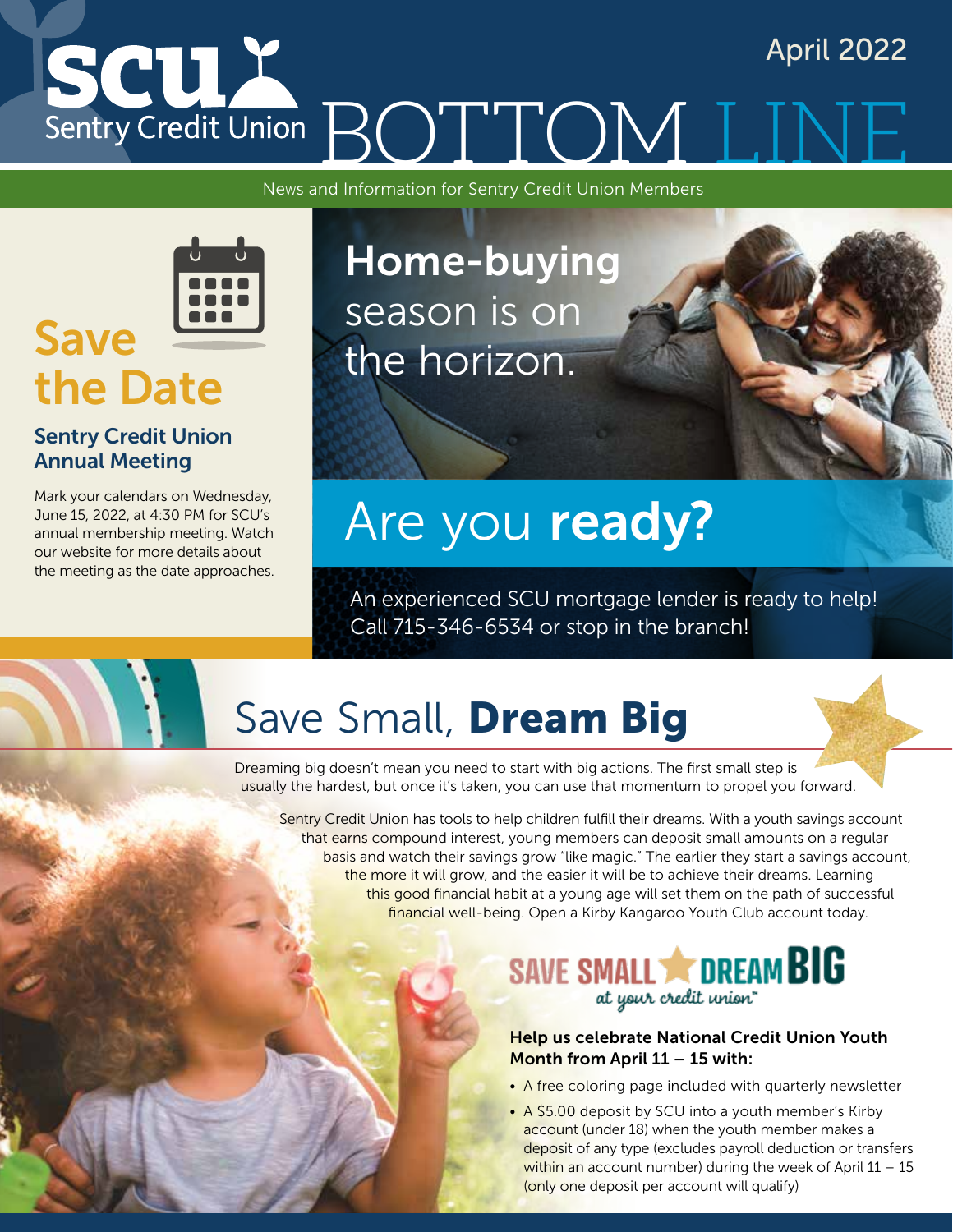## Share Secured Loans now a **low fixed rate!**

Loan Type: **Share** Secured

APR\* (as low as) 2.00%

Monthly Payment\*\* \$ 28.64

\* APR = Annual Percentage Rate. Fixed rate loan effective April 1, 2022, and subject to change.

\*\*Monthly payment is based on payment per \$1,000 for 36-month term and rate shown above.

## Reminder: Call Ahead for Appointments

For the continued protection of our members, staff and community, our lobby remains open by appointment only.

Many of our services can be accessed using online banking and our mobile app, but if you need inperson assistance, please call us at 715-346-6534 to schedule an appointment.



Before arriving for your appointment,

please observe the following guidelines:

- Self-assess your health before visiting.
- If you have virus symptoms, please do not come in.
- $\bullet$  A face mask is encouraged at all times inside Sentry buildings, including Sentry Credit Union and surrounding areas.

Please visit www.sentrycu.org for up-to-date information on the status of our office.



## Tap Our App for Your Cash! Deposit checks remotely with SCU's mobile app.

Stay safe and secure by depositing checks without leaving your house! Take advantage of Sentry Credit Union's

remote deposit services on our mobile app.

All you need to do is download the SCU app on your smart device and log in with your online banking information. Select the remote deposit option and follow the prompts:

- Sign your check and write "For mobile deposit to SCU only"
- Choose the account to deposit your check into and enter the dollar amount
- Take a photo of the front and back of your check
- Submit the deposit

No matter where you are or what time of day it is, all you need to deposit your check is Wi-Fi and the SCU app – and a pen to sign the check. Best of all, once the money is deposited, it is immediately available for you to use.

So tap our app for your cash! Learn more and download our free app\* from your device's app store to get started. If you have any questions, we're happy to help.

\*Standard data and messaging rates may apply from your mobile phone carrier.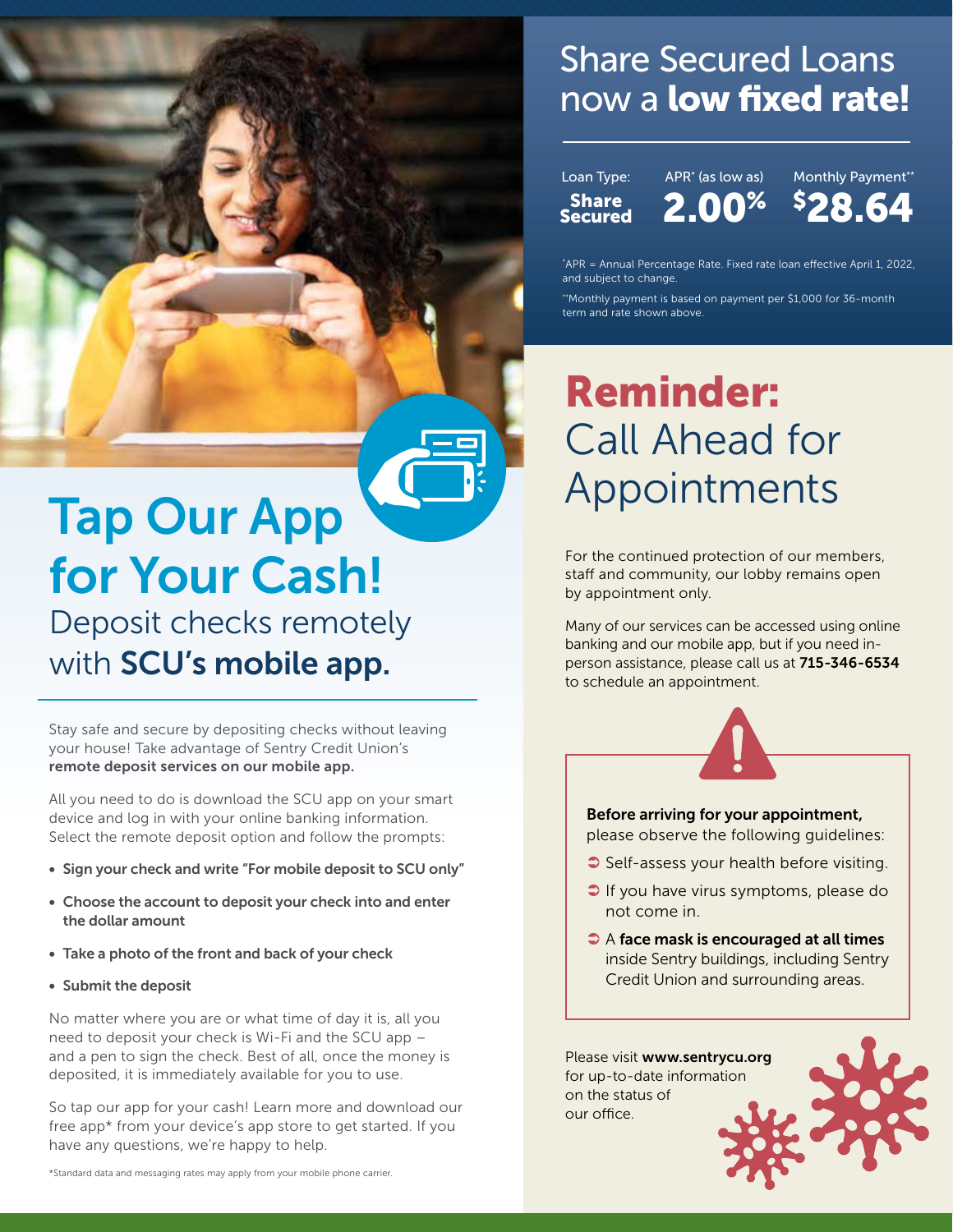## Great, Low Auto Loan Rates!

Convenient Repayment with Payroll Deduction or Auto Pay

### Consumer Auto Loan Rates

*Effective April 1, 2022, and subject to change – Annual Percentage Rate (APR)*

| Model Year <sup>(1)</sup> 2020 and Newer |                         |                                |  |  |  |
|------------------------------------------|-------------------------|--------------------------------|--|--|--|
| <b>Repayment Terms</b>                   | $APR^{(2)}$ (as low as) | Monthly Payment <sup>(3)</sup> |  |  |  |
| 36 Months                                | 2.24%                   | \$28.75                        |  |  |  |
| 60 Months                                | 2.49%                   | \$17.74                        |  |  |  |
| 72 Months                                | 2 74%                   | \$15.08                        |  |  |  |
| 84 Months <sup>(4)</sup>                 | 2 74%                   | \$13.10                        |  |  |  |

Model Year<sup>(1)</sup> 2017 - 2019 Repayment Terms APR<sup>(2)</sup> (as low as) Monthly Payment<sup>(3)</sup> 60 Months 2.74% \$17.85

Model Year<sup>(1)</sup> 2016 and Older Repayment Terms<sup>(5)</sup> APR<sup>(2)</sup> (as low as) Monthly Payment<sup>(3)</sup> 36 Months 2.99% \$29.08 48 Months 2.99% \$22.13 60 Months 2.99% \$17.96

| (\$20,000 Minimum Amount Financed) |                        |                      |                                |  |
|------------------------------------|------------------------|----------------------|--------------------------------|--|
| Model Year                         | <b>Repayment Terms</b> | $APR(2)$ (as low as) | Monthly Payment <sup>(3)</sup> |  |
| 2020 and Newer                     | 120 Months             | 2.74%                | \$9.54                         |  |
| $2017 - 2019$                      | 120 Months             | 2 74%                | \$9.54                         |  |
| 2016 and Older                     | 120 Months             | 299%                 | \$9.65                         |  |

For Boat and Large RVs Only

### New Models of Snowmobiles, Jet Skis®, ATVs, Scooters, Mopeds

| Repayment Terms <sup>(5)</sup> | $APR(2)$ (as low as) | Monthly Payment <sup>(3)</sup> |
|--------------------------------|----------------------|--------------------------------|
| 36 Months                      | 5.25%                | S30.08                         |

(1)Rates and terms available for (unless otherwise specified): Autos, Trucks, Vans, Motorcycles, Motor Homes, Boats (including motor/trailer), 5th Wheels, Travel Trailers, and Campers

(2)APR = Annual Percentage Rate. Fixed Rate with 0.50% discount for Auto Pay if repayment is set up on payroll deduction or automatic transfer from an SCU savings or checking account. All loans subject to credit approval. Rates subject to change without notice.

(3) Monthly payment is based on payment per \$1,000 for term and rate shown above.

(4)Current model years, only for new auto purchases on yet-to-be-titled autos.

 $^{(5)}$ 60 Month term for financing \$10,001 or more, 48 Month term for financing \$4,000 to \$10,000, 36 Month term when financing less than \$4,000.

## Mobile Wallet: A Better Way to Pay Your money is *mobile!*

Sentry Credit Union offers a safer, faster way to shop with your SCU Visa® debit and credit cards: Pay with your phone using mobile wallet!

Did you know? Paying digitally is more secure because the payment involves a single-use code – so your name, card number and security code stay protected. Add your SCU cards to your mobile wallet and pay merchants in stores, online and within apps.

#### Mobile wallet is easy to set up and use:

- Open the mobile or digital wallet on your device (Apple®, Google™, Samsung®, Garmin® or Fitbit®).
- Follow the instructions to add your SCU card information.
- Once it's ready to go, simply swipe your phone over the point-of-sale terminal at any participating merchant.

Leave your physical cards safe at home with mobile wallet! For more information on using mobile wallet: Visit www.sentrycu.org or call 715-346-6534.

## Mobile Wallet

 $200 \text{ am}$ 

5678 9012 3456 **NO HOLDER NAME**